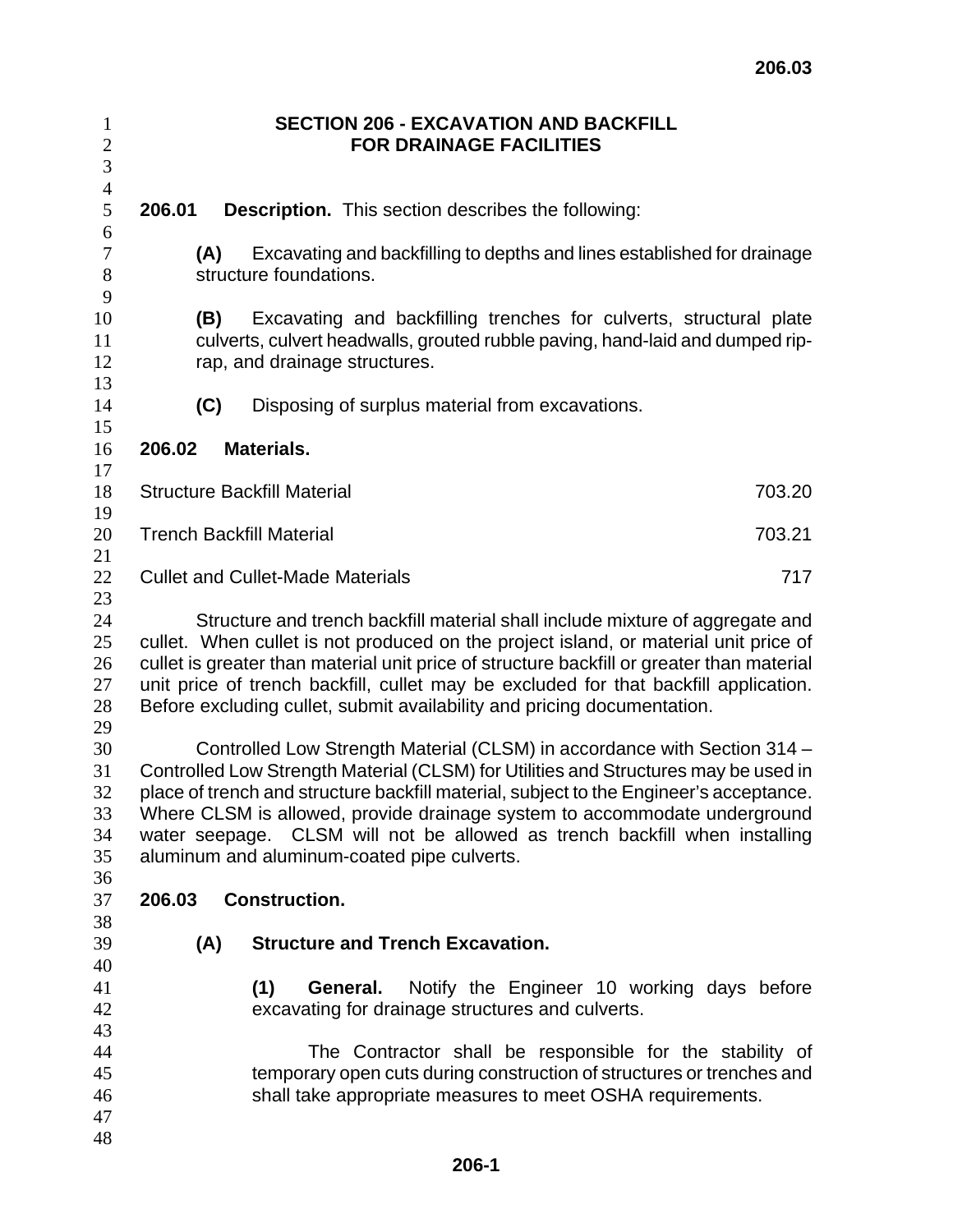| 48<br>49 | Keep foundation excavation dry by draining, bailing, pumping,<br>driving sheathings, or other methods accepted by the Engineer. |
|----------|---------------------------------------------------------------------------------------------------------------------------------|
| 50       |                                                                                                                                 |
| 51       | In excavation operations, do not disturb ground below bottom                                                                    |
| 52       | of bed course material. If ground below bottom of bed course material                                                           |
| 53       | is disturbed, excavate disturbed ground until undisturbed ground is                                                             |
| 54       | reached. Backfill this area with Class D concrete to required bottom                                                            |
| 55<br>56 | elevation of bed course material.                                                                                               |
| 57       | Remove solid rock encountered during excavation from culvert                                                                    |
| 58       | invert elevation to bottom grade of bed course material. Remove                                                                 |
| 59       | saturated or organic material, material containing debris or trash, and                                                         |
| 60       | other unsuitable material, to width equal to culvert trench width and to                                                        |
| 61       | depth ordered by the Engineer. Backfill rock-removal and unsuitable                                                             |
| 62       | material excavation with bed course material in maximum 6-inch lifts,                                                           |
| 63       | and compact to relative compaction of not less than 95 percent.                                                                 |
| 64       |                                                                                                                                 |
| 65       | When material from excavation does not meet quality                                                                             |
| 66       | requirements specified for backfill in accordance with Subsection                                                               |
| 67       | 206.02 - Materials, furnish conforming material, as required.                                                                   |
| 68       |                                                                                                                                 |
| 69       | Deposit remaining structure or trench excavation material that                                                                  |
| 70       | is not used as backfill, in roadway embankments in accordance with                                                              |
| 71       | Subsection 203.03(B)(1) - Selected Material. Dispose of surplus                                                                 |
| 72       | selected material in accordance with Subsection $203.03(B)(3)$ -                                                                |
| 73       | <b>Surplus Selected Material.</b>                                                                                               |
| 74       |                                                                                                                                 |
| 75       | <b>Culverts In Embankment Fill.</b> Except for structural plate<br>(2)                                                          |
| 76       | culverts, culverts installed above existing ground shall be considered                                                          |
| 77       | to be culverts placed in embankment fill and shall be installed in                                                              |
| 78       | accordance with requirements of this subsection.                                                                                |
| 79       |                                                                                                                                 |
| 80       | When culverts are placed in embankment fill, excavate after                                                                     |
| 81       | constructing embankment in accordance with Subsection 203.03(C) -                                                               |
| 82       | Embankment Construction and this subsection. Place embankment                                                                   |
| 83       | material on each side of culvert for a distance of not less than 5 times                                                        |
| 84       | outside diameter or span, to height of either 0.5 times outside                                                                 |
| 85       | diameter or rise of culvert, or to required finish grade elevation,                                                             |
| 86       | whichever is less.                                                                                                              |
| 87       |                                                                                                                                 |
| 88       | Excavate culvert trench through constructed embankment.                                                                         |
| 89       |                                                                                                                                 |
| 90       | <b>Structural Plate Culverts in Embankment Fill. Structural</b><br>(3)                                                          |
| 91       | plate culverts installed above existing ground shall be considered to                                                           |
| 92       | be structural plate culverts placed in embankment fill and shall be                                                             |
| 93       | installed in accordance with requirements of this subsection.                                                                   |
| 94       |                                                                                                                                 |
| 95       |                                                                                                                                 |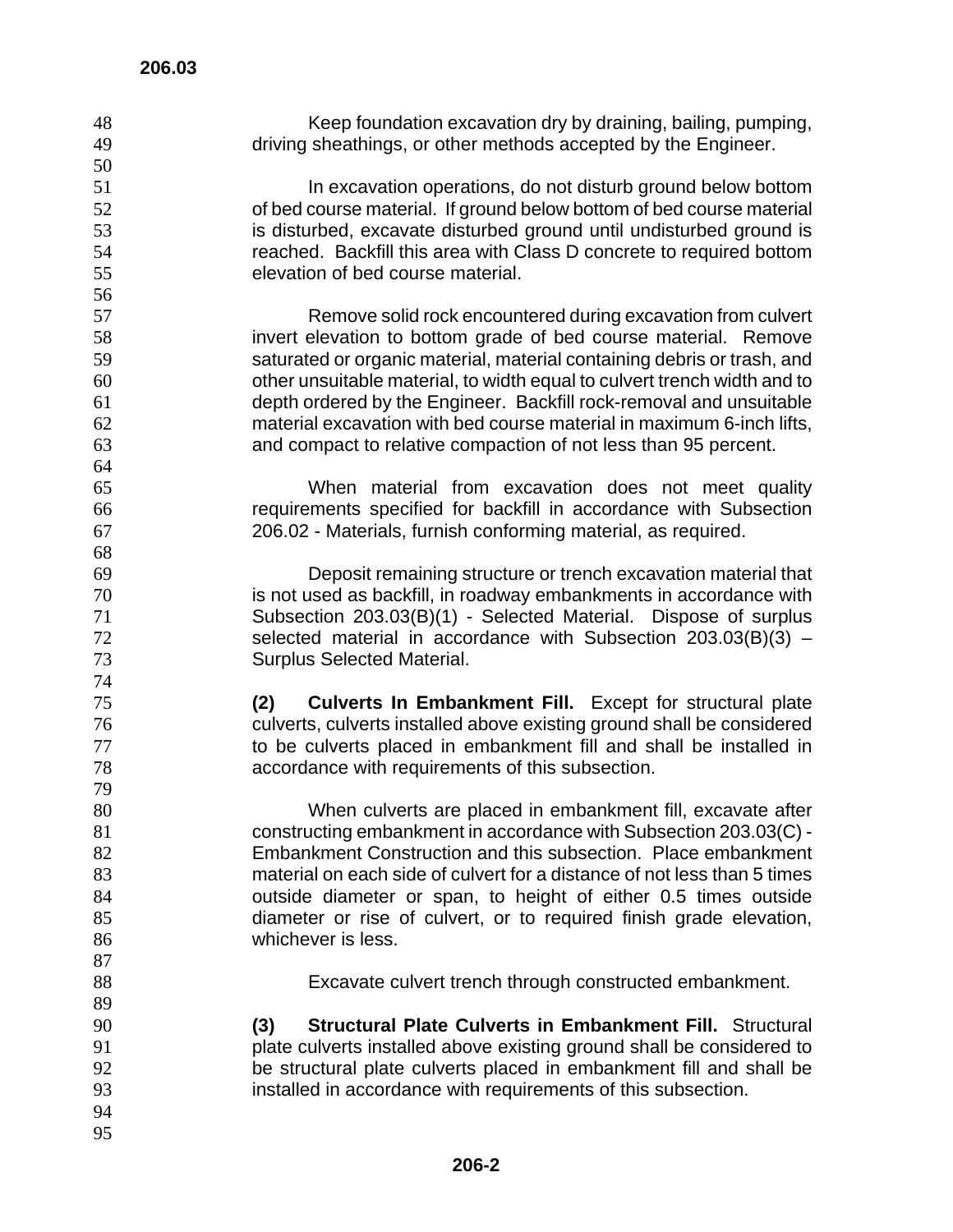- When structural plate culverts are placed in embankment fill, construct embankment after assembling and installing culvert. Place backfill material around culvert and above top of culvert. Construct embankment to width on both sides of culvert equal to at least one diameter or span of culvert. Perform embankment work in accordance with Subsection 203.03(C) - Embankment Construction 101 and this section.
- **(B) Structure and Trench Backfill.** For cast-in-place drainage structures, do not deposit fill material against back of outside walls until test samples indicate that concrete has developed strength required in Subsection 503.03(E) - Loading.
- Cure test samples under conditions similar to those affecting the structure. Continue backfilling so that excessive unbalanced loads are not **introduced against the structure.**
- Place backfill material in uniform horizontal layers not exceeding 8 **inches in loose thickness before compaction.** Moisten and compact each 114 layer of backfill until relative compaction of not less than 95 percent is achieved in accordance with Subsection 203.03(C)(2) – Relative Compaction Test. The Engineer may reduce 95 percent compaction requirement in situations where such compaction is not feasible.
- When the Engineer cannot use field density test, compact each layer of backfill with vibratory, or other equipment acceptable to Engineer, on granular backfill material.
- When compacting structure and trench backfill for metal pipes, do not use water containing excessive quantity of salt or other deleterious substances.
- Compaction of backfill material by ponding or jetting will not be allowed.
- When required, place sufficient fill at culverts ahead of other grading operations to permit public traffic to cross.
- Compact backfill material in the following areas to a relative compaction of not less than 90 percent:
- **(1)** Cement rubble masonry and concrete headwalls.
- **(2)** Drainage facilities in median areas or in traffic interchange 139 loops.
-